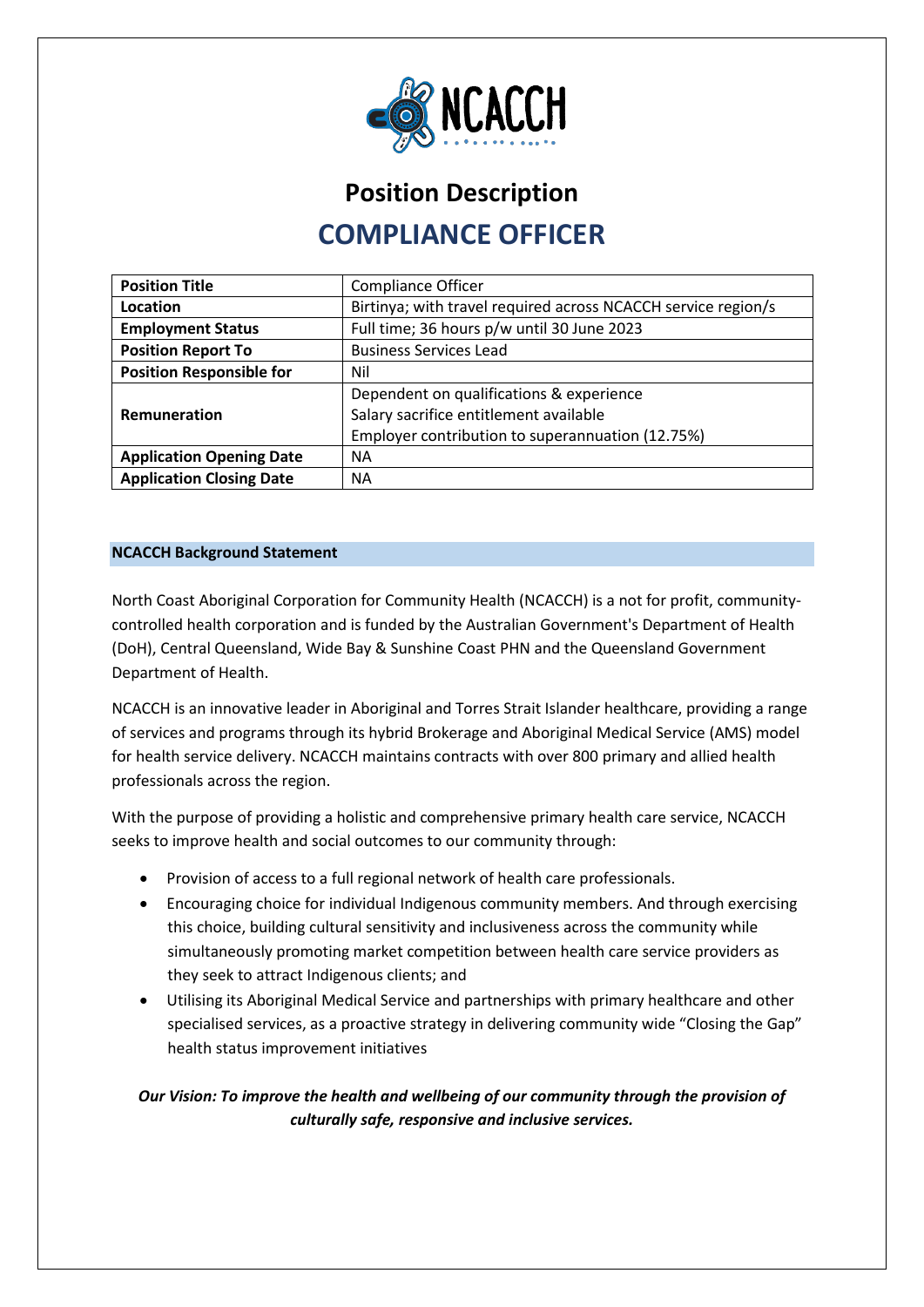#### **Purpose of the Position**

To lead the development, implementation and maintenance of NCACCH's quality and risk management systems (QMS) to ensure compliance with legal, quality and ethical compliance requirements. In line with industry best practice, this position is responsible for managing and/or mitigating risk across all areas of NCACCH Brokerage and Clinical operations.

Responsibilities include, but not limited to monitor and maintain overall quality assurance and compliance; of ISO 9001:2015 and AGPAL; lead QMS practices across the organisation; develop, review and update organisational policies and procedures; provide specialist support to Executive Management and Program/Clinic Managers in accreditation and audit processes.

The NCACCH Compliance Officer is expected to operate with the highest level of integrity, accountability and professionalism in accordance with NCACCH's values and Code of Conduct. In addition, this position will focus on ensuring the efficiency and effectiveness of the organisation's service delivery. They will support continuous improvement through encouraging innovation and best practice, within NCACCHs current quality management systems.

#### **Selection Criteria**

#### **Essential:**

- Minimum of two years' experience in Quality, Auditing, Accreditation or similar
- Demonstrated experience leading organisational compliance activities including service accreditation requirements in ISO, AGPAL or similar
- Proven ability to prioritise effectively, work under pressure and meet deadlines to achieve individual and team outcomes
- Strong knowledge of and ability to continually role model practices supporting a "quality improvement culture" and the ability to use this knowledge in developing practical solutions
- High level interpersonal and communication skills and ability to form positive working relationships with a range of internal and external stakeholders
- Ability to facilitate and organise in-house training and awareness sessions to foster a quality culture that will aid in managing quality, compliance and risk strategies across the organisation
- Proven ability to work autonomously, display initiative and self-motivate
- Strong administrative skills with extensive experience working with a range of systems & applications to ensure efficient and contemporary work practices

#### **Desirable:**

- Previous experience working within an Aboriginal Community Controlled Health Organisation (ACCHO) or similar
- Experience working with LogiQC QMS or similar
- Strong connections to Aboriginal and Torres Strait Islander communities and stakeholders across the Sunshine Coast and Gympie regions
- Knowledge of the Australian health system and emerging directions in Aboriginal Health within health locally, state-wide and nationally
- Understanding of the social determinants of health and how these impact on health behaviours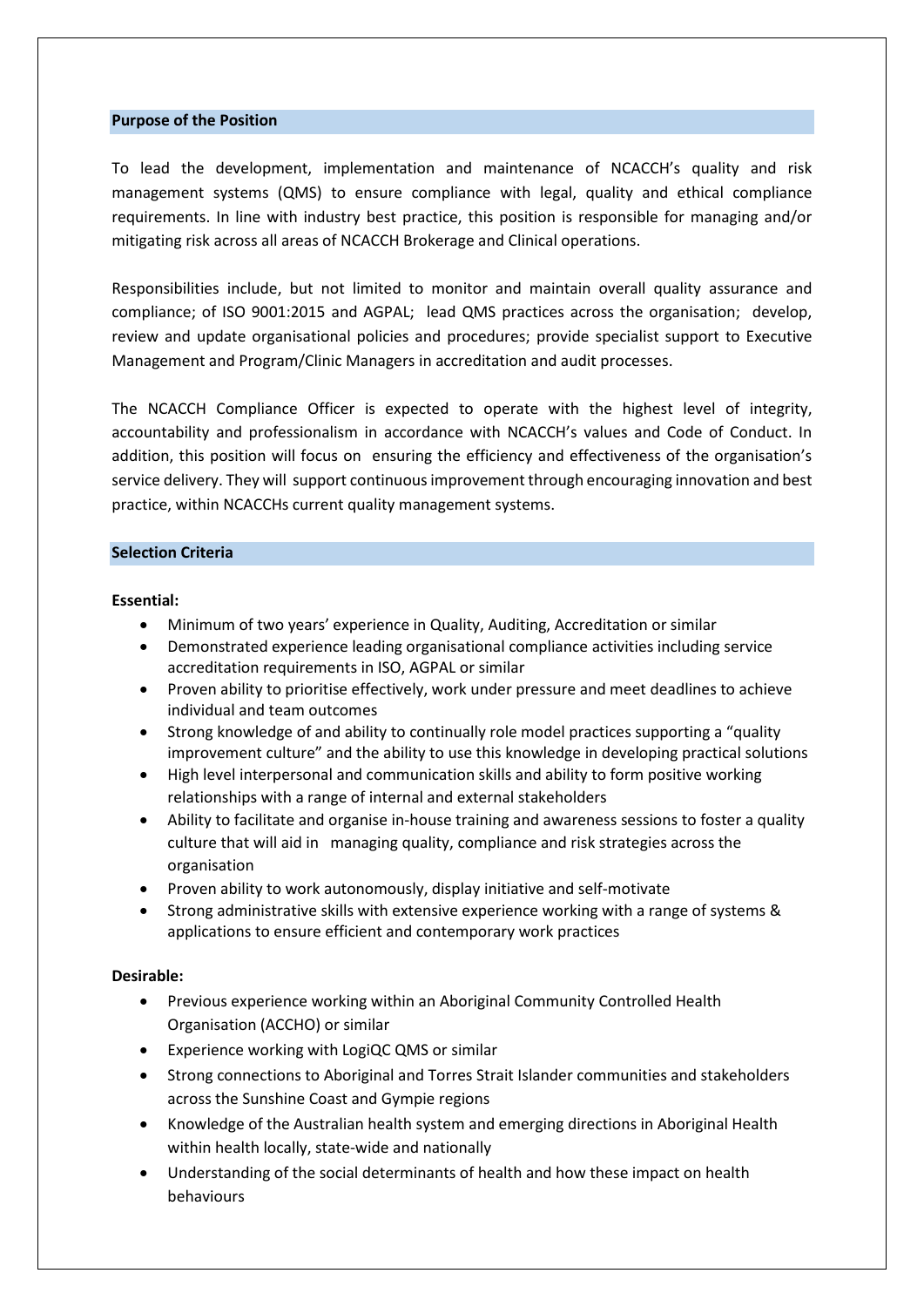## *Aboriginal and Torres Strait Islander applicants are strongly encouraged to apply*

#### **Mandatory Qualifications / Professional Registrations and Licences**

- Qualification in Quality, Auditing, Accreditation or similar
- Current C Class Drivers Licence (QLD)
- Current Suitability 'Blue Card' for working with children and young people
- First Aid Certificate
- Satisfactory Police Check no Serious/Criminal/Court Record
- Work out of normal hours of duty, including some weekends, will be required
- Travel across the region will be required

## **Mandatory Vaccinations**

• Full vaccination against COVID-19 as per NCACCH policy. Evidence that is required for this includes, myGov record or immunisation history statement.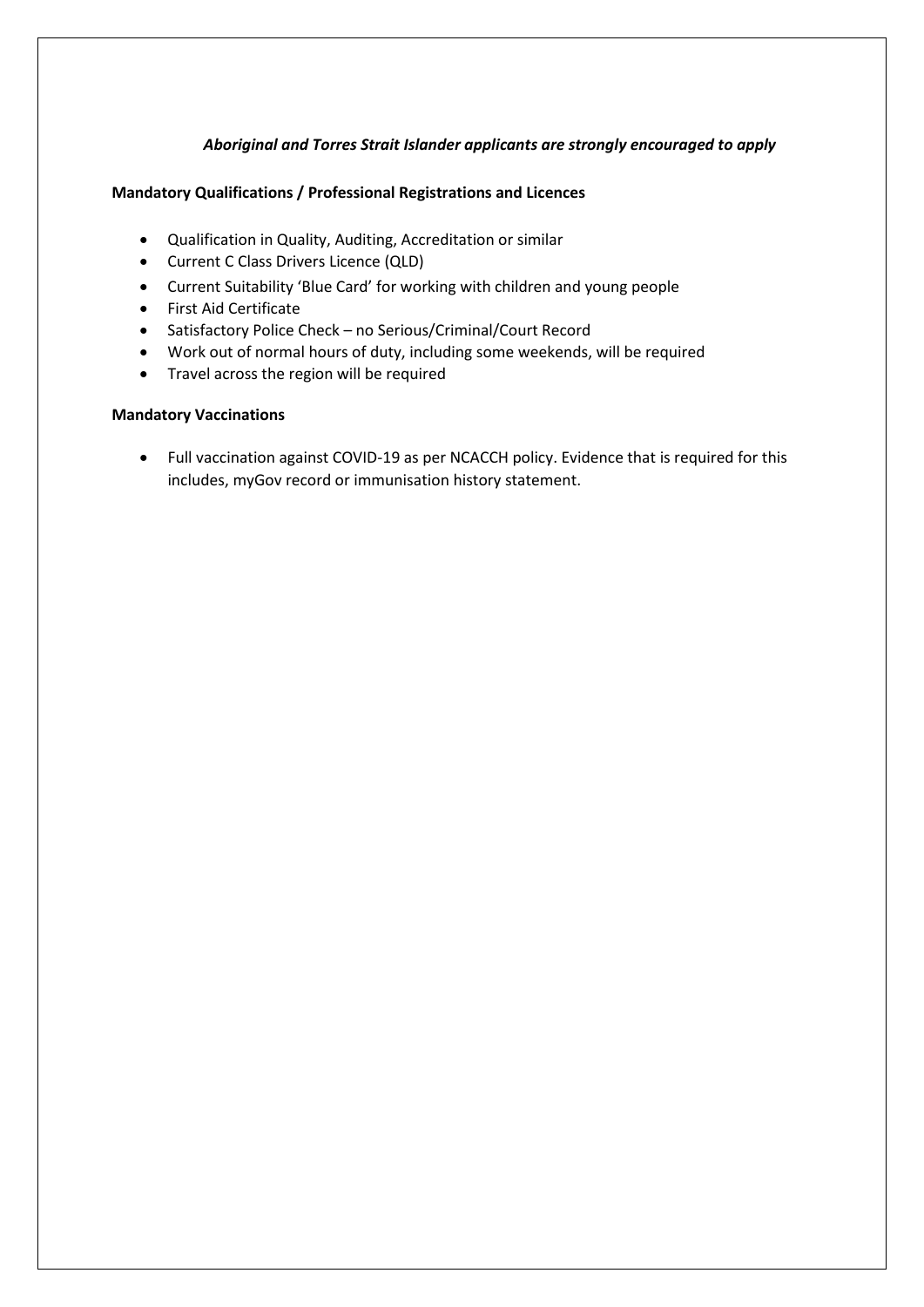#### **Duty Statement**

| <b>Position Title</b> | Compliance Officer                     |
|-----------------------|----------------------------------------|
| <b>Reviewed</b>       | 04 February 2022                       |
| <b>Supervision</b>    | Directly to the Business Services Lead |

#### **Summary of Duties**

In accordance with the relevant policies of NCACCH, the procedures developed under these policies, program guidelines and subject to directions of the Business Services Lead (BSL), Operations Manager (OM) and Chief Executive Officer, the Compliance Officer will assist to maintain a range of NCACCH services for improving the health and wellbeing of Aboriginal and Torres Strait Islander people.

In co-operation with and subject to direction of the BSL, the Compliance Officer shall carry out the following duties:

#### **Implementation and co-ordination of Quality Management System (QMS)**:

- Responsible for monitoring the effectiveness of the QMS elements including review and update organisational policies and procedures, identify gaps and/or areas of improvement and work with Executive and Management team to implement identified quality improvement recommendations
- Ensure effective utilisation of the LogiQC system for quality and continuous improvement tracking, activities and reporting requirements
- Support Program/Clinic Managers with staff induction and training in the use of and access to the LogiQC system
- Review and report on the effectiveness of the LogiQC system
- Develop procedures for ongoing maintenance of the LogiQC system

#### **Relationship Management and Communication:**

- Promote risk management and compliance culture within NCACCH by communicating with influence and positive relationship management
- Establish and maintain feedback/communication mechanisms to promote effective risk management and compliance practices
- In collaboration with the WH&S Committee, lead maintenance of Workplace Health and Safety manual and management plan
- Actively seek opportunities to promote risk and compliance and continuous quality improvement
- Develop, review and maintain policies and procedures relating to risk management and compliance
- Consult with Executive and Management Team to manage and monitor all processes related to maintenance of NCACCH accreditation under ISO 9001:2015, AGPAL and other required standards
- Consult with Executive and Management Team regarding the implementation of systems, processes and documentation that is compliant with required regulations and standards
- Identify potential areas of compliance vulnerability and/or risk; develop and implement corrective action plans for resolution of problematic issues, and provide general guidance on how to avoid or deal with similar situations in the future
- Support Executive and Management Team to maintain effective external relationships and collation of associated reporting requirements. These may include, but not limited to data standards, nKPI, OSR and other related activities; LogiQC, MMEX and other data extraction activities, local, state and national bodies as required